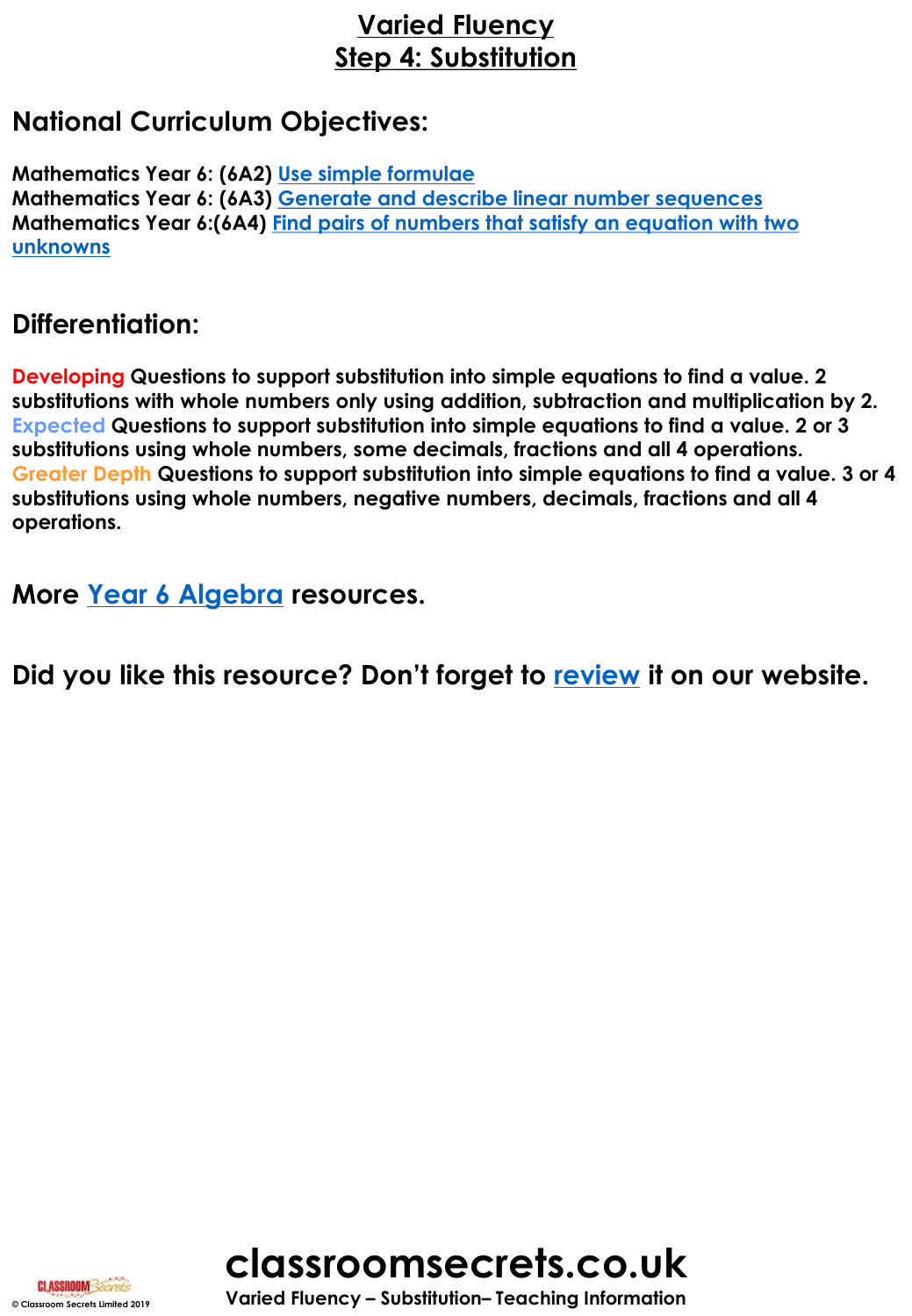

**© Classroom Secrets Limited 2019 Varied Fluency – Substitution – Year 6 Developing**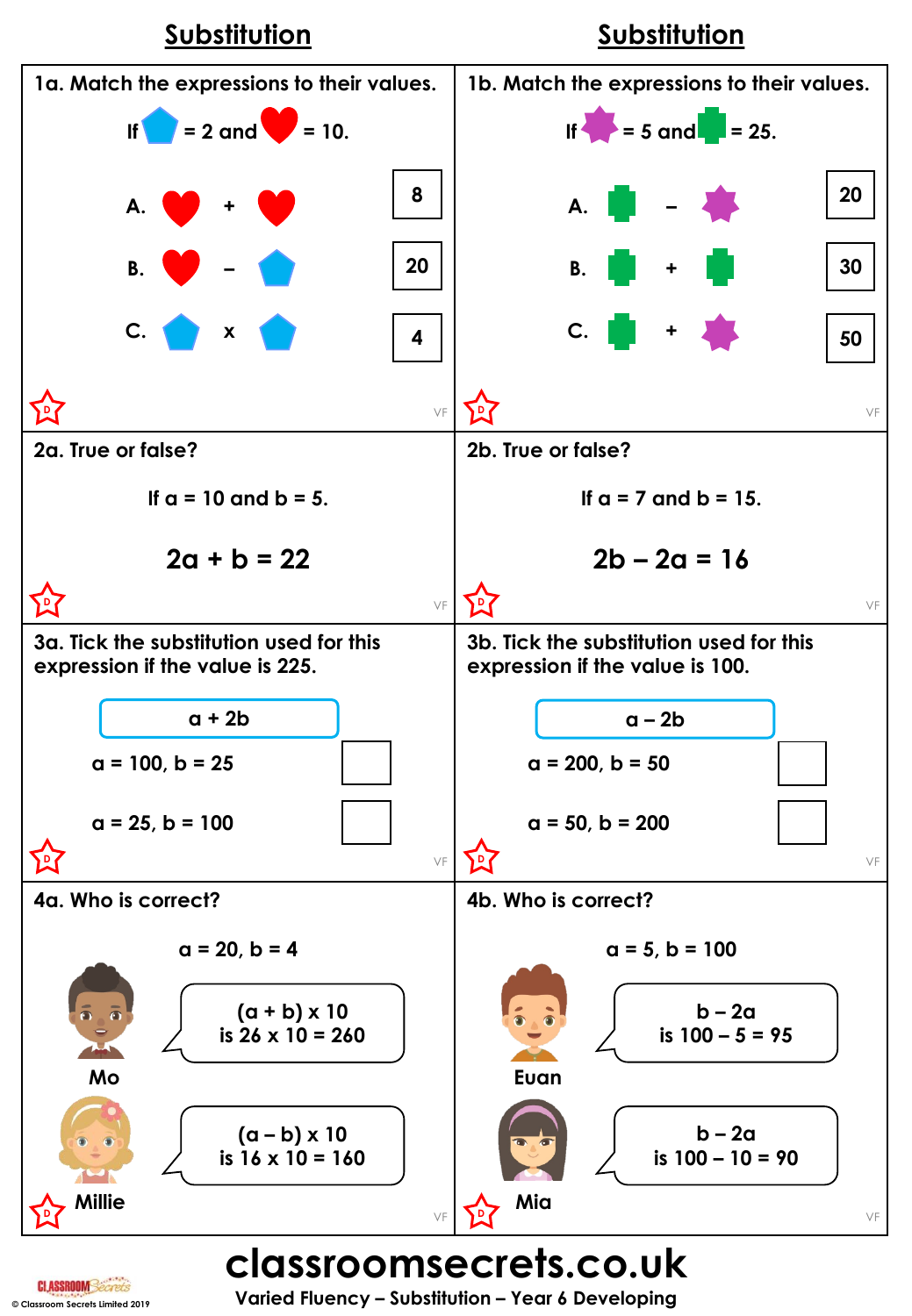

**© Classroom Secrets Limited 2019 Varied Fluency – Substitution – Year 6 Expected**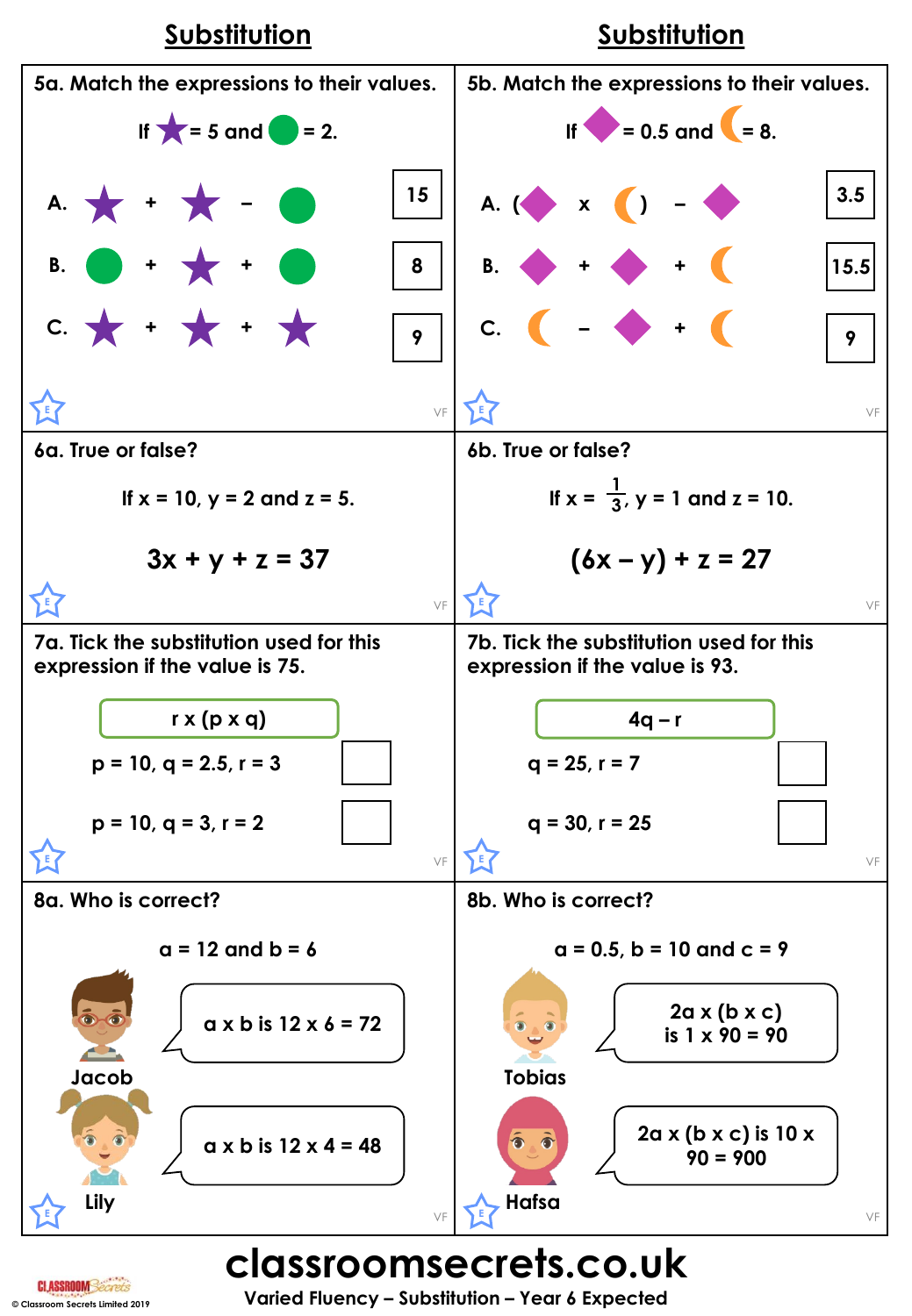

**classroomsecrets.co.uk**

**© Classroom Secrets Limited 2019 Varied Fluency – Substitution – Year 6 Greater Depth**